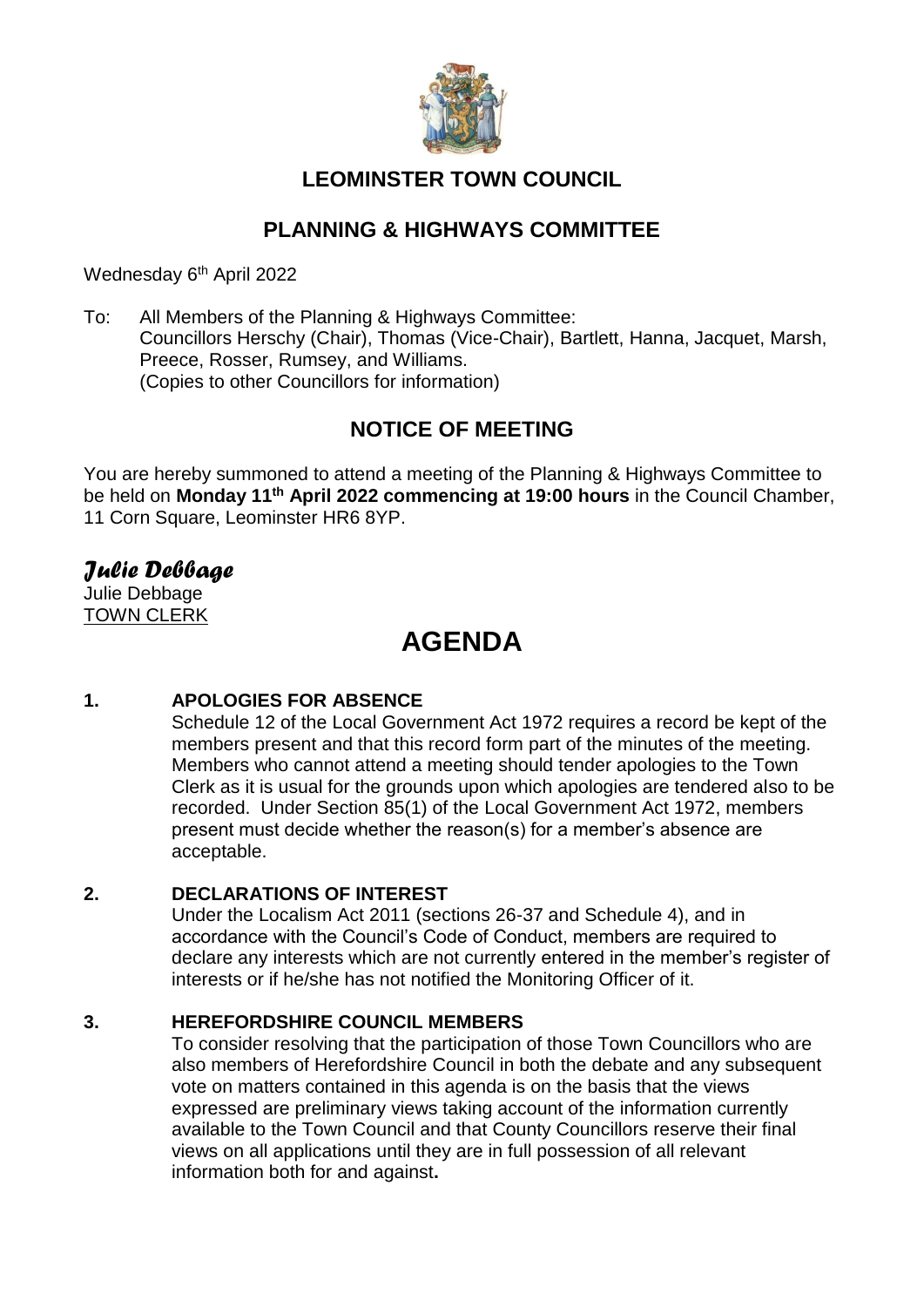#### **4. REQUESTS FOR DISPENSATIONS**

To consider requests for dispensations (must be notified in writing).

#### **5. QUESTIONS FROM THE PUBLIC (maximum 15 minutes)**

To receive questions and statements from members of the public as provided for in Standing Orders.

#### **6. MINUTES OF PREVIOUS MEETING**

To receive and approve as a correct record the minutes of the Planning & Highways Committee meeting held on 21st March 2022.

#### **7. PLANNING**

#### **(a) Planning applications**

There have been no applications received from the Planning Authority.

- **(b) New pharmacy application**  to consider the application to open a new pharmacy at Morrison's Supermarket, Barons Cross Road, Leominster, Herefordshire HR6 8RH. Please see supporting documents.
- **(c) Environment Building Standards Consultation**  to consider the recommendations from the Task & Finish Group for completion of the Environmental Building Standards Supplementary Planning Document Questionnaire.
- **(d) Local Plan Policy Options Consultation** to consider the policy options within the consultation paper. Please see attached documents.
- **(e) Herefordshire Minerals and Waste Local Plan (MWLP)** to note the next steps to be taken regarding the MWLP. Please see attached documents.

#### **8. DECISIONS**

The following planning decisions had been received from Herefordshire Council. This list covers the period since publishing the last agenda until 1<sup>st</sup> April 2022.

#### **Leominster South**

**Number:** P204479/F **Current status:** Determination Made **Decision:** Approved with Conditions **Type:** Planning Permission **Location:** Detached Annexe Building at the Crabtree, Hyde Ash, Ivington, Leominster, Herefordshire HR6 0JR **Proposal:** Proposed change of use of detached annexe building to dwelling. **Comment:** No Objection subject to the property not being sold as a separate dwelling.

**Leominster South Number:** P214095/F **Current status:** Determination Made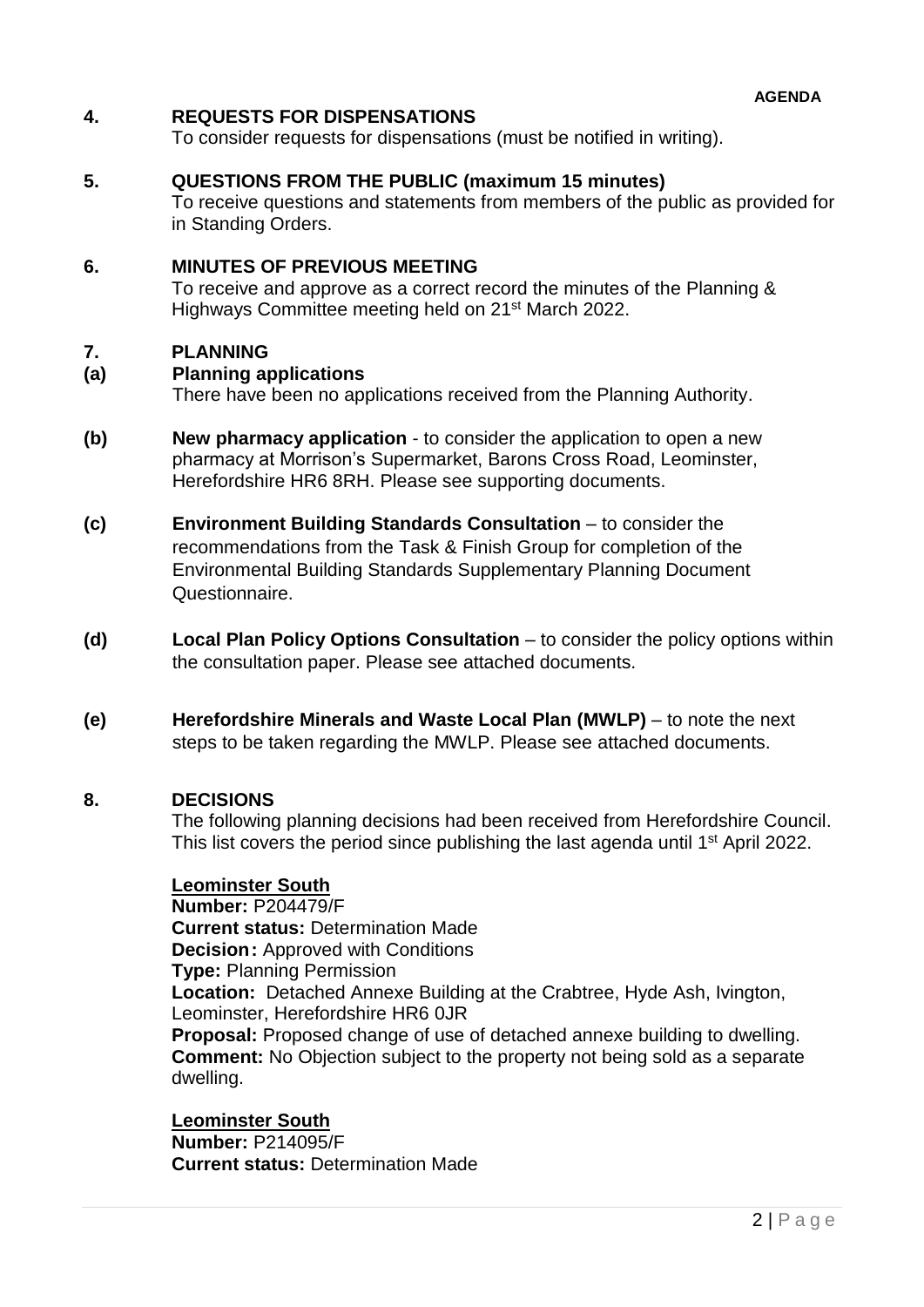**Decision:** Approved with Conditions **Type:** Planning Permission **Location:** Upper House Farm, Upper Ivington, Leominster, Herefordshire HR6  $0.1N$ **Proposal:** Proposed agricultural entrance into field at Upper House Farm,

Ivington, with track to buildings. **Comment:** No Objection

#### **Leominster South**

**Number:** P214454/FH **Current status:** Determination Made **Decision:** Approved with Conditions **Type:** Full Householder **Location:** 65 Sandpits, Leominster, Herefordshire HR6 8HT **Proposal:** Retrospective application to retain short-wave radio antenna. **Comment:** No Objection

#### **Leominster North & Rural**

**Number:** P214002/F **Current status:** Determination Made **Decision: Approved with Conditions Type:** Planning Permission **Location:** Land to the North West Corner of Marsh Court, Mill Street, Leominster, Herefordshire

**Proposal:** Full planning application for the erection of a two storey health hub (Use Class E) including an integrated pharmacy and related cycle storage, parking, servicing, landscaping, drainage and associated infrastructure works. **Comment:** No Objection. A concern was raised regarding the accessibility of the site for the residents of Leominster when there is little public transport in the town.

#### **Leominster West**

**Number:** P220216/PA4 **Current status:** Determination Made **Decision:** Prior Approval Not Required

**Type:** (Part 3) Class Q - Prior Approval

**Location:** Wegnalls Farm, Ginhall Lane, Leominster, Herefordshire HR6 9AQ **Proposal:** Proposed conversion of traditional agricultural building into 1 no. residential dwelling and 1 no. holiday let unit.

**Comment:** Objection - Although the application is for a prior approval determination, the Leominster Town Council Planning & Highways Committee would like to point out that the development is outside the settlement boundary LANP3 Map 3.

#### **9. HIGHWAYS AND PARKING MATTERS**

**(a) Highway and Parking Matters -** To consider any parking and highway issues relating to the Parish of Leominster.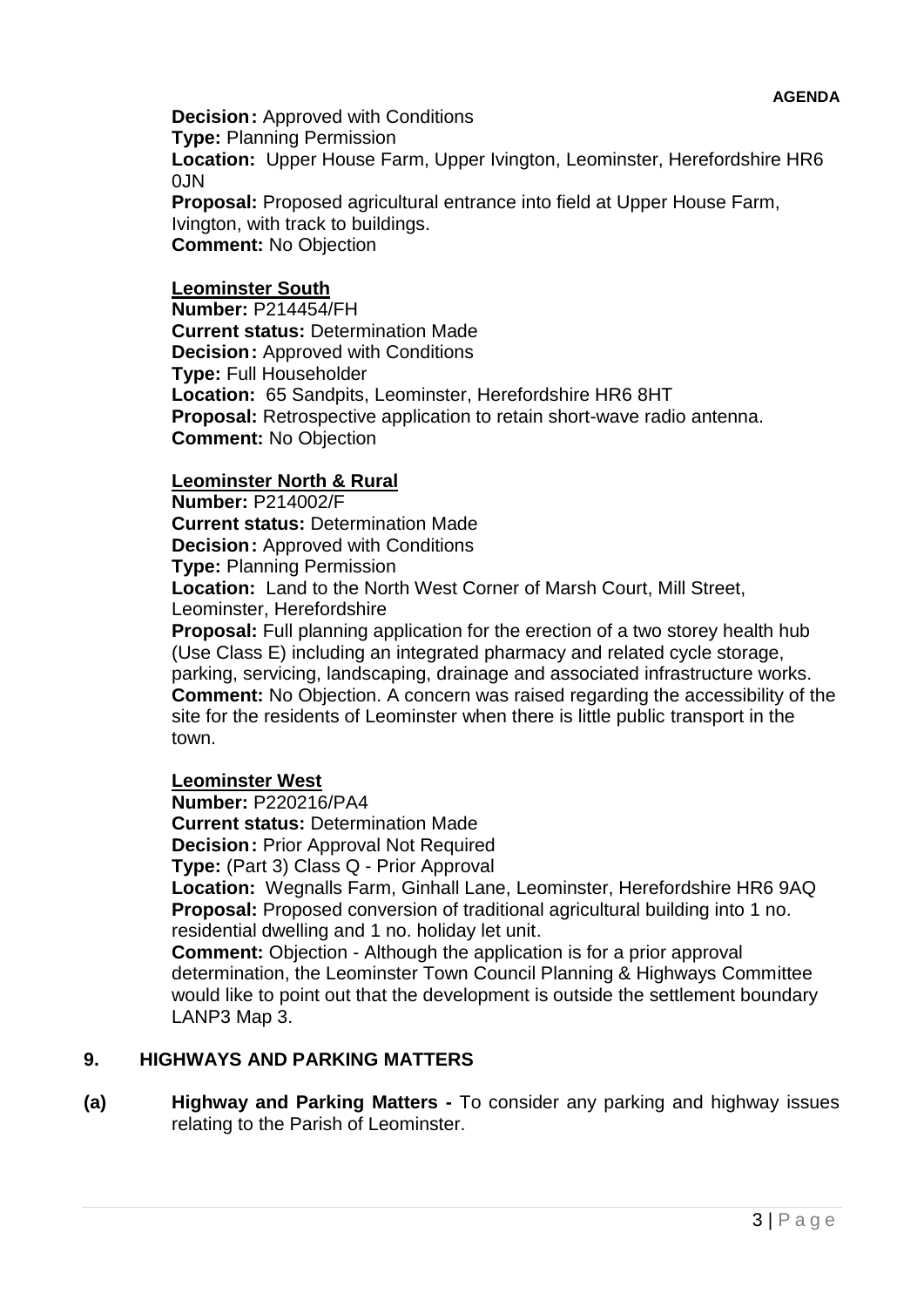- **(b) Extraordinary Market Towns Maintenance Fund** To consider the priority order for town centre roads and to note that the clerk is awaiting costings for maintenance works.
- **(c) Moving Traffic Offences Consultation** To consider proposals to adopt new regulations (effective from June 2022) to enforce moving traffic contraventions by camera. Please see supporting documents.

#### **10. LICENCING MATTERS**

To discuss responding to the following licensing application in accordance with the Licencing Act 2003.

| <b>Premise</b><br><b>Name</b>   | <b>Premise</b><br>address                                  | <b>Max Time</b>                                                                                                                                                                                                                             | <b>Start of</b><br>28day<br>period | End of<br>28day<br><b>Period</b> | <b>Current Licences</b>                                                                                                    |
|---------------------------------|------------------------------------------------------------|---------------------------------------------------------------------------------------------------------------------------------------------------------------------------------------------------------------------------------------------|------------------------------------|----------------------------------|----------------------------------------------------------------------------------------------------------------------------|
| Party in<br>the<br>Park<br>2022 | The Grange<br><b>Pinsley Road</b><br>Leominster<br>HR6 8NP | 06.08.2022 (1 day<br>event)<br>Live Music<br>(Outdoors),<br>Sale/Supply of<br>Alcohol<br>(consumption on<br>the premises)<br>$13:00 - 23:00$<br><b>Recorded Music</b><br>(Outdoors),<br>(consumption on<br>the premises)<br>$11:00 - 23:00$ | 25.03.2022                         | 21.04.2022                       | <b>Occasional Grant</b><br><b>Proposed DPS:</b><br><b>GARETH PATTISON</b><br><b>PL3301</b><br><b>Herefordshire Council</b> |

#### **11. DATE OF NEXT MEETING**

The next meeting will be held on Monday 9<sup>th</sup> May 2022 in the Council Chamber, 11 Corn Square, Leominster, HR6 8YP commencing at 7:00pm.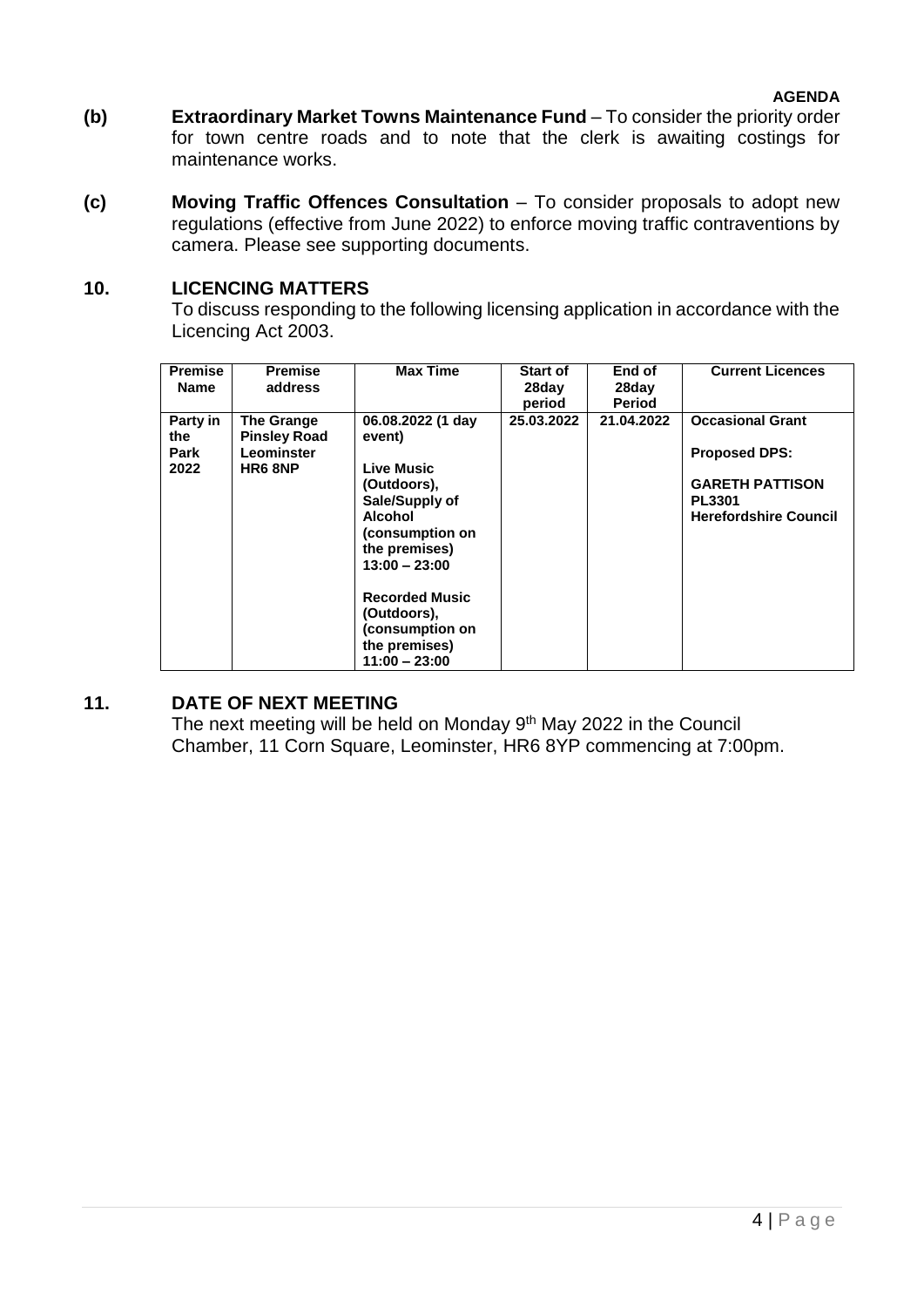#### **MINUTES (AGENDA Item 6) LEOMINSTER TOWN COUNCIL**

# **PLANNING & HIGHWAYS COMMITTEE**

Minutes of the Planning & Highways Committee meeting held on Monday 21st March 2022 commencing at 18:00 hours in the Council Chamber, 11 Corn Square, Leominster HR6 8YP

**MEMBERS PRESENT:** Councillors Herschy (Chair), Thomas (Vice-Chair), Bartlett, Marsh, Preece, Rosser, Rumsey and Williams.

**OFFICERS PRESENT:** Town Clerk, Democratic Services Officer.

**ALSO PRESENT:** Councillor Stone and a member of the press.

#### **PH157/21 APOLOGIES FOR ABSENCE**

Apologies for absence were received and accepted by the Committee for Cllr Hanna (Holiday) and Cllr Jacquet (Illness).

#### **PH158/21 DECLARATIONS OF INTEREST**

There were no Declarations of Interest made.

#### **PH159/21 HEREFORDSHIRE COUNCIL MEMBERS**

Committee **RESOLVED** that the participation of those Town Councillors who are also members of Herefordshire Council in both the debate and any subsequent vote on matters contained in this agenda was on the basis that the views expressed were preliminary views taking account of the information that was currently available to the Town Council and that County Councillors reserved their final views on all applications until they were in full possession of all relevant information both for and against**.**

#### **PH160/21 REQUESTS FOR DISPENSATIONS**

No requests for dispensation had been received.

**PH161/21 QUESTIONS FROM THE PUBLIC**

No members of the public were present.

#### **PH162/21 MINUTES OF PREVIOUS MEETING**

It was **RESOLVED** that the minutes of the Planning & Highways Committee meeting held on 28<sup>th</sup> February 2022 be agreed and signed as a correct record.

#### **PH163/21 PLANNING**

**(a) Planning applications –** It was **RESOLVED** to submit the following comments to Herefordshire Council:

**Application no & site address:** Planning Consultation – **220714** – 7 Wynyard Close, Leominster, Herefordshire HR6 8HH **Description:** Proposed attached garage **Applicant(s):** Mr D Townsend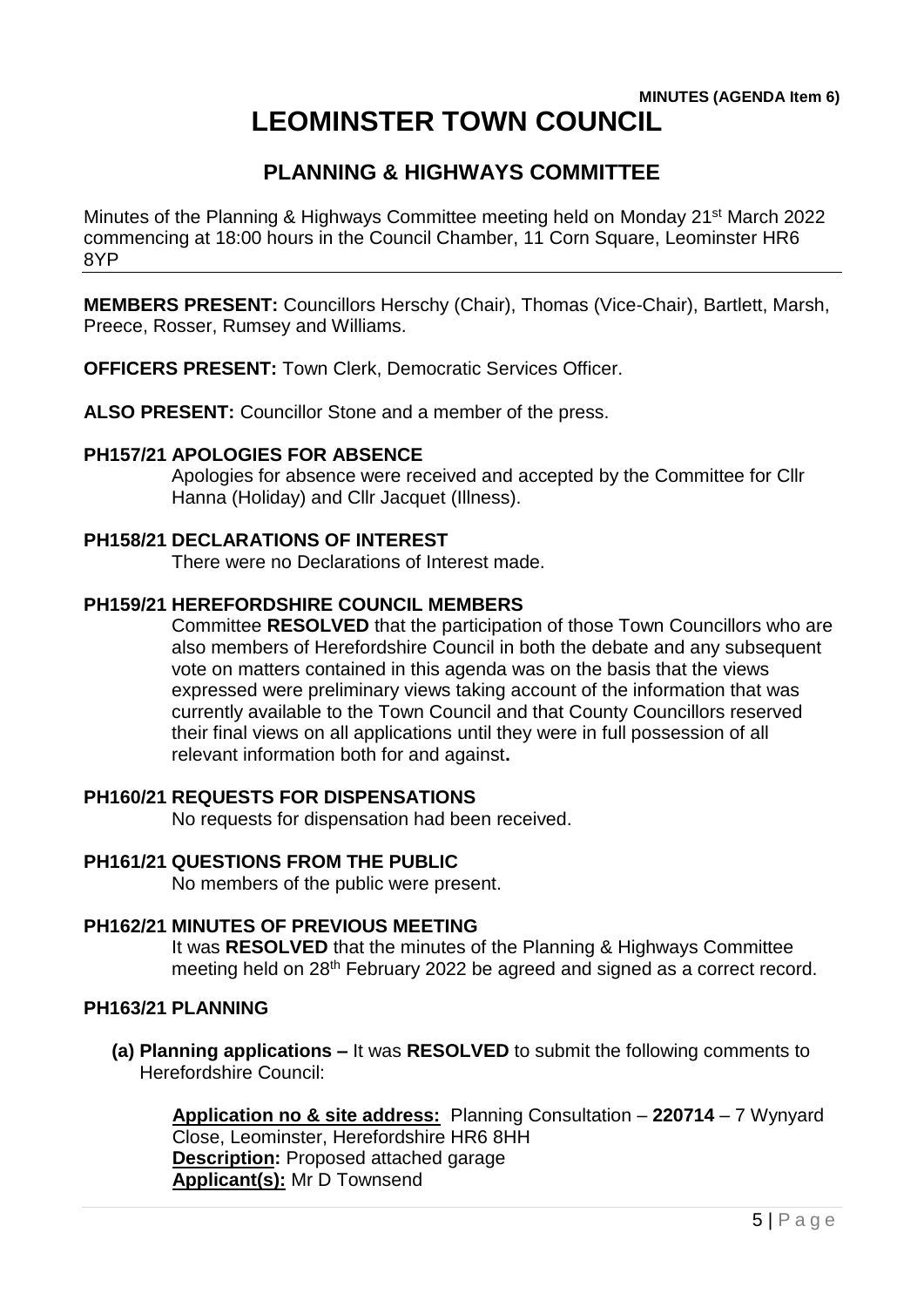**Grid ref:** OS 348806, 258708 **Application type:** Full Householder **Comment:** No Objection

**Application no & site address:** Planning Consultation – **220656** – Clyde House, Barons Cross Road, Leominster, Herefordshire HR6 8QX **Description:** Proposed single storey front extension and detached garage **Applicant(s):** Mr Chris Nicholas **Grid ref:** OS 348715, 258888 **Application type:** Full Householder **Comment:** No Objection but could there be a condition placed on the garage

that prevents it being converted into a separate dwelling. Also the Leominster Area Neighbourhood Plan, LANP 9 Greening of the town centre, states that proposals that would lead to the greening of the town centre will be encouraged. Would it be possible to plant a tree to help with pollution issues on Bargates?

**Application no & site address:** Planning Consultation – **220727** – 6 Godiva Road, Leominster, Herefordshire HR6 8UQ **Description:** Proposed first floor extension on top of existing garage to create new bedroom and en-suite. **Applicant(s):** Mr Adam Jones **Grid ref:** OS 348198, 258906 **Application type:** Full Householder **Comment:** No Objection

**(b) Planning Application Decisions made under Delegated Powers to the Clerk–** The following application has had a reply submitted following consultation with Councillors on the Planning & Highways Committee and was ratified at this meeting:

**Application no & site address:** Planning Consultation – **220273** – 41,43 & 45 Pump Piece, Leominster, Herefordshire HR6 8HR

**Description:** Proposed change of use from registered care home (C2) to dwelling house C3(B). Single storey rear extension and front elevation alterations to no 41 and associated disabled access modifications, including access ramps to front and rear gardens.

**Applicant(s):** Mr Deepesh Patel

**Grid ref:** OS 349046, 258764

**Application type:** Planning Permission

**Comment:** The application was considered at the meeting on 28<sup>th</sup> February 2022 and councillors expressed concern that the application wasn't clear about the future of the building and the that the town would lose accommodation for people that require additional support. They requested an extension and asked for more information, which hasn't yet been received.

**(c) Environment Building Standards Consultation** – Committee **RESOLVED** to

appoint a Task and Finish Group consisting of Cllrs Bartlett, Hanna, Herschy and Preece to review the draft Environmental Building Standards Supplementary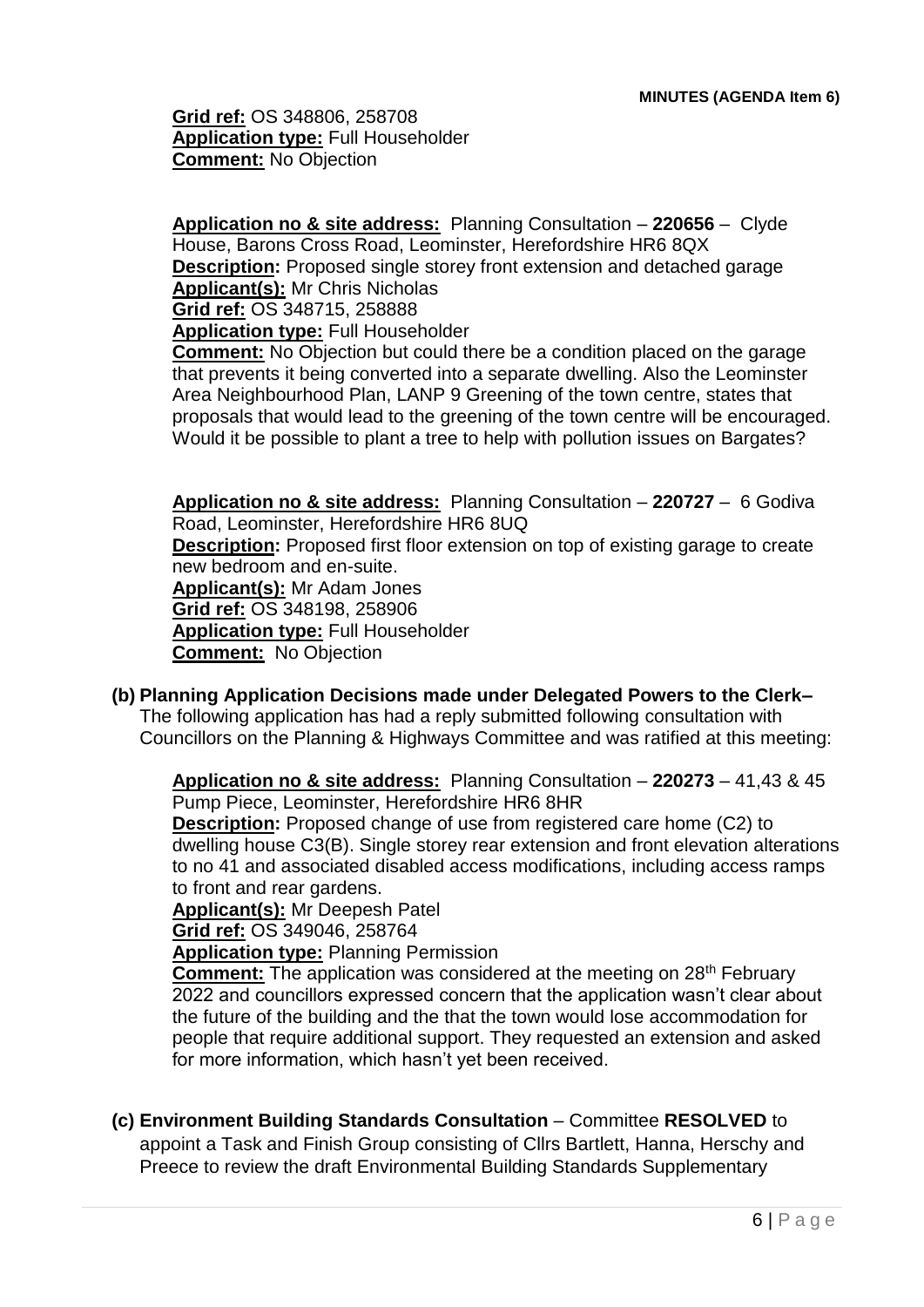#### **MINUTES (AGENDA Item 6)**

Planning Document Questionnaire and report their findings at the next Planning & Highways Committee meeting on 11<sup>th</sup> April 2022. The clerk will arrange a date and time for the group to meet and will include a Zoom meeting link.

**(d) Tree at Minster Court, South Street, Leominster** – Committee noted the felling of a tree on an approved 5-day notice and **RESOLVED** that the clerk writes to the Tree Officer to request that replacement trees are planted in all of the tree pits at Minster Court.

#### **PH164/21 DECISIONS**

The following planning decisions received from Herefordshire Council were noted. These were presented at the meeting.

#### **Leominster East**

**Number:** P214435/L **Current status:** Determination Made **Decision:** Approved **Type:** Listed Building Consent **Location:** 81 Etnam Street, Leominster, Herefordshire HR6 8AE **Proposal:** Proposed repair of the 3 sash windows at the front of the house. **Comment:** No Objection

#### **Leominster East**

**Number:** P214329/F **Current status:** Determination Made **Decision:** Refused **Type:** Planning Permission **Location:** Land at Dukes Walk, Leominster, Herefordshire HR6 8AE **Proposal:** Proposed property (retrospective). **Comment:** Objection. Please refer to the proposed enforcement for noncompliance with 2011 plans.

#### **Leominster South**

**Number:** P214194/L **Current status:** Determination Made **Decision: Approved with Conditions Type:** Listed Building Consent **Location:** 1 Old Hall Cottages, Brierley, Leominster, Herefordshire HR6 0NU **Proposal:** Proposed replacement of ill-fitting and front door originally installed c. 1990s with bespoke solid oak front door more in keeping with the age and look of property facade. **Comment:** No Objection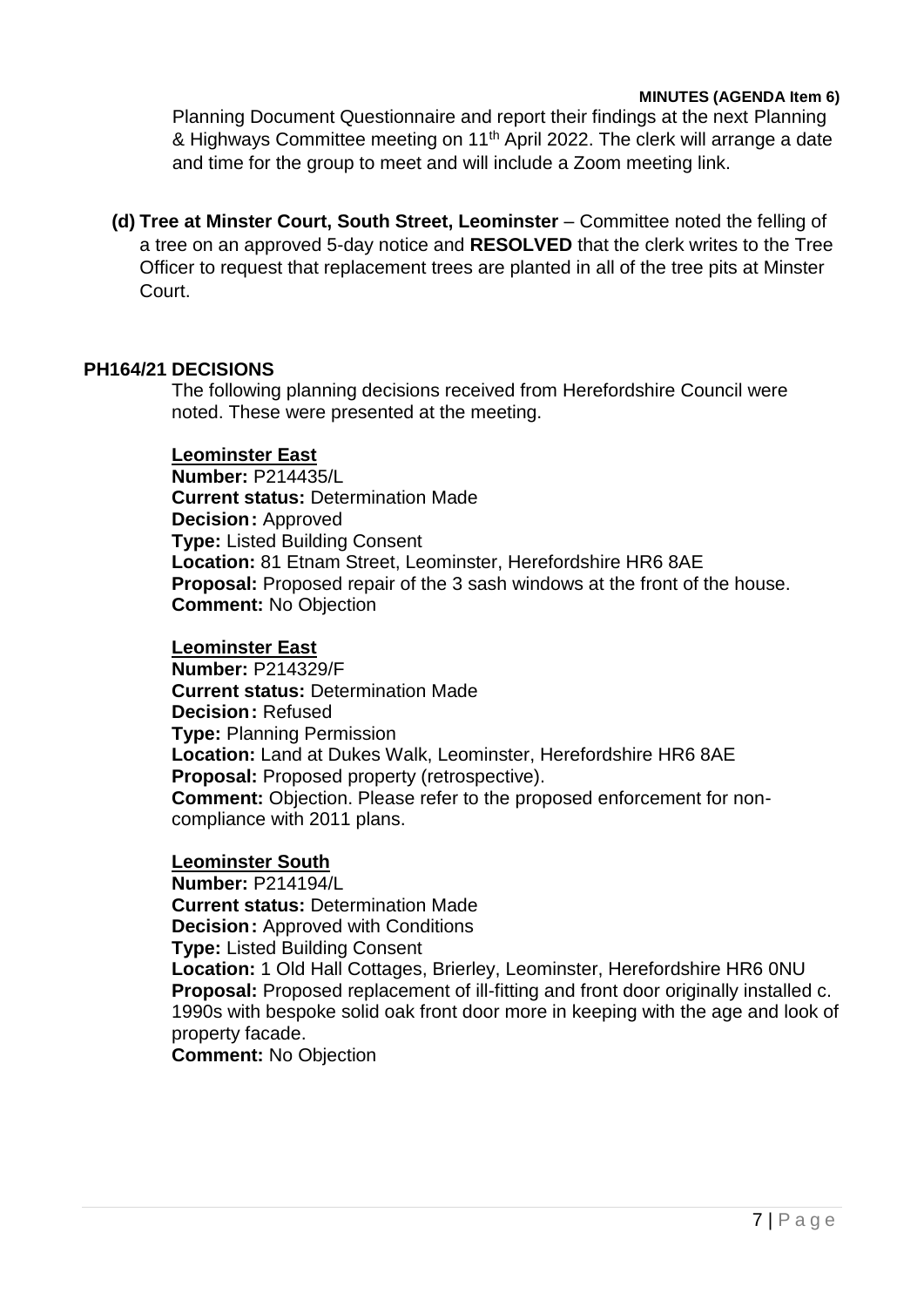#### **PH165/21 HIGHWAYS AND PARKING MATTERS**

#### **(a) Highway and Parking Matters**

- It was noted that Cadent will be undertaking gas works in High Street towards the end of May 2022. Cadent are proposing that the High Street is closed from 9am – 4pm for 2 days. It was suggested that the road should be shut from 11am – 6pm instead. Shopkeepers will be advised of the works well in advance.
- It was reported that vehicles are being parked too close to the zigzag lines on the crossing outside Leominster Primary School. Committee **RESOLVED** that the clerk raises the issue with the Safer Neighbourhood Team at the next Team Leominster meeting.
- **(b) Extraordinary Market Towns Maintenance Fund** Committee considered the proposed list of items to spend the funds on and **RESOLVED** that the funding is prioritised for roads in the town centre not already covered under the HSHAZ scheme. The clerk will set up a survey for Councillors to rank the roads in priority order, prior to costings being received for the maintenance works.
- **(c) Leominster Locality Steward Engagement Survey**  Committee considered the survey from Balfour Beatty in respect of Leominster Locality Steward Engagement and **RESOLVED** that the Locality Steward is invited to meet Ward Councillors on a quarterly basis.
- **(d) Moving Traffic Offences Consultation**  Committee **RESOLVED** to review the proposals to enforce moving traffic contraventions by camera, prior to the next Planning & Highways Committee on 11<sup>th</sup> April 2022, in order that the clerk can submit a representation in respect of the proposals for Ginhall Lane and local schools.

#### **PH166/21 LICENCING MATTERS**

Committee noted that no licencing applications had been received.

#### **PH167/21 DATE OF NEXT MEETING**

Committee noted that the next meeting would be held on Monday 11<sup>th</sup> April 2022 in the Council Chamber, 11 Corn Square, Leominster, HR6 8YP commencing at 7:00pm (subject to approval of the meetings calendar at the next Full Council meeting on 28<sup>th</sup> March 2022).

There being no other business the meeting closed at 19.06 hours.

**CHAIR:**

**DATE:**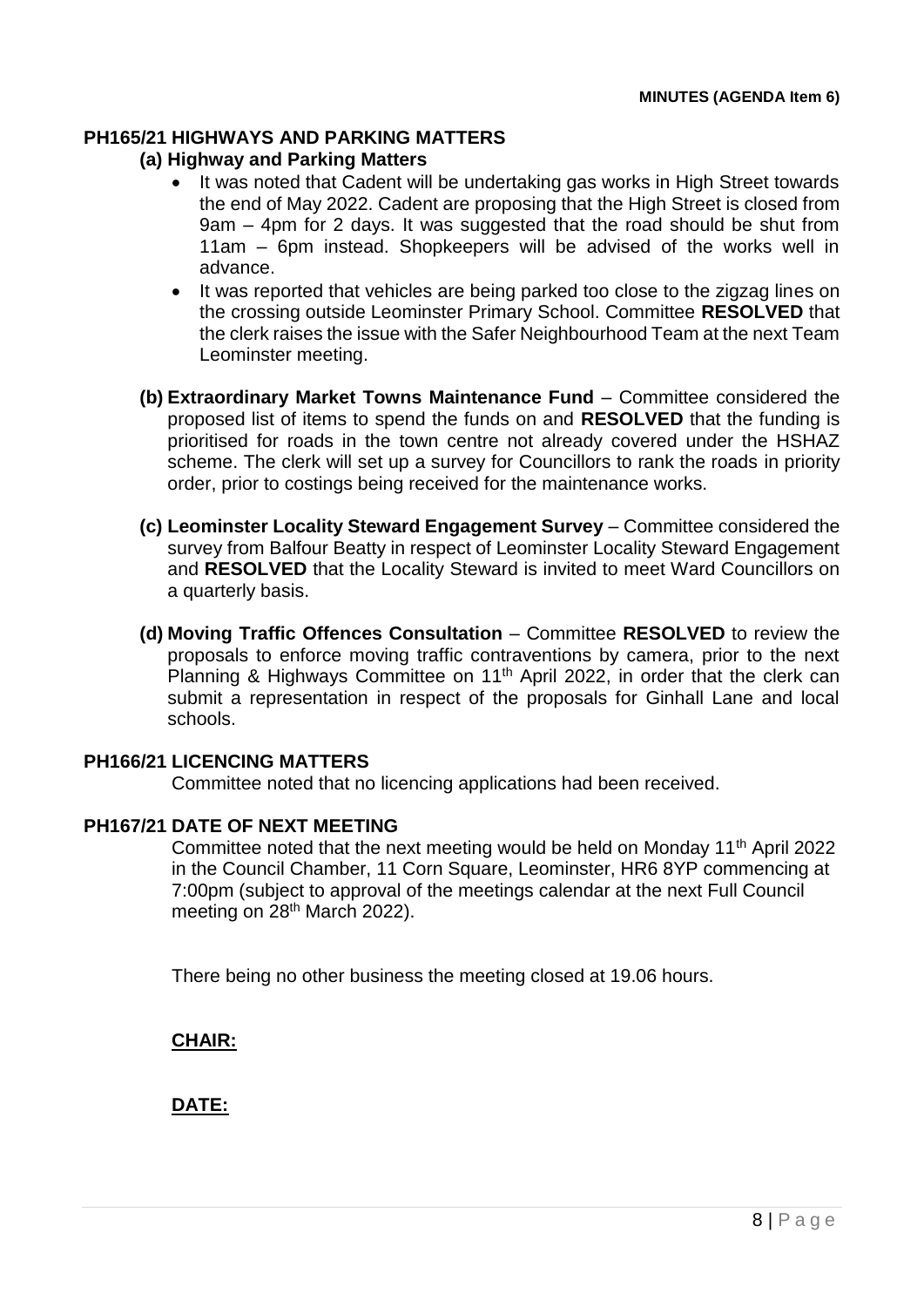#### **LOCAL PLAN POLICY OPTIONS CONSULTATION**

The Local Plan 2021-2041 Policy Options consultation will run for 6 weeks from Monday 4 April to 16 May 2022.

It sets out a summary of the context around each of the policy areas and includes range of possible approaches that the new local plan could include.

As part of the preparation of the new Local Plan for Herefordshire the existing County-wide planning policies need to be reviewed, to determine their effectiveness, consistency with national planning policy and whether they would help to deliver key aspirations of the Herefordshire County Plan.

Consideration also needs to be given as to whether there is a need to include additional policies in the local plan in instances where there are gaps in the current policies.

The policies will be key in determining planning applications and so it is important that this consultation provides the opportunity for everyone to have their say early in the process of plan making.

The paper does not set out detailed policy wording at this stage, which will come later in the process, but does look at different ways that the policies could be applied in the new plan.

The policy options within the consultation paper cover general and county-wide matters they do not refer to specific places or areas within Herefordshire. Consultation on the policy options for specific places and areas, including the rural settlement hierarchy will take place later this year.

The responses received during this consultation, together with a number of evidence base studies, will help form the draft Local Plan.

For more information about the Local Plan 2021-2041 Policy Options and how to take part, go to: [https://hlp.commonplace.is/](https://url6.mailanyone.net/v1/?m=1nbJl8-0008bI-3Y&i=57e1b682&c=RmDjGrndh98QJ0T9lh2QHILcpG2o9i10w9WGNszPBqW52OU9Mh7lqw8AhdwqnT0Mw--vyykV7s8Lo2RViJmbalmS_eglWe0nZnWY8Xqaojqc_39yWqbAdy4E5KBU7bLG2SA5PhAdCB7lVcpk32BtXWVxydPq1YH4LYEBqJx5dgtE1kyKoKRF5MtPEs605QvTNdsE7Ajqq7ZluJVKQjvELw)

Briefings are to be held via Zoom on the following dates:

Thursday 7<sup>th</sup> April 7-9pm

Tuesday 12th April 10-12pm

If you haven't already booked, 2 places are available per parish. Please email [susannah.gilson@herefordshire.gov.uk](mailto:susannah.gilson@herefordshire.gov.uk) with names and email addresses of attendees. Zoom links will be sent out closer to the meeting dates.

I am sending posters about the consultation out to you all today.

If you need further assistance, please email [ldf@herefordshire.gov.uk](mailto:ldf@herefordshire.gov.uk) or phone 01432 383357